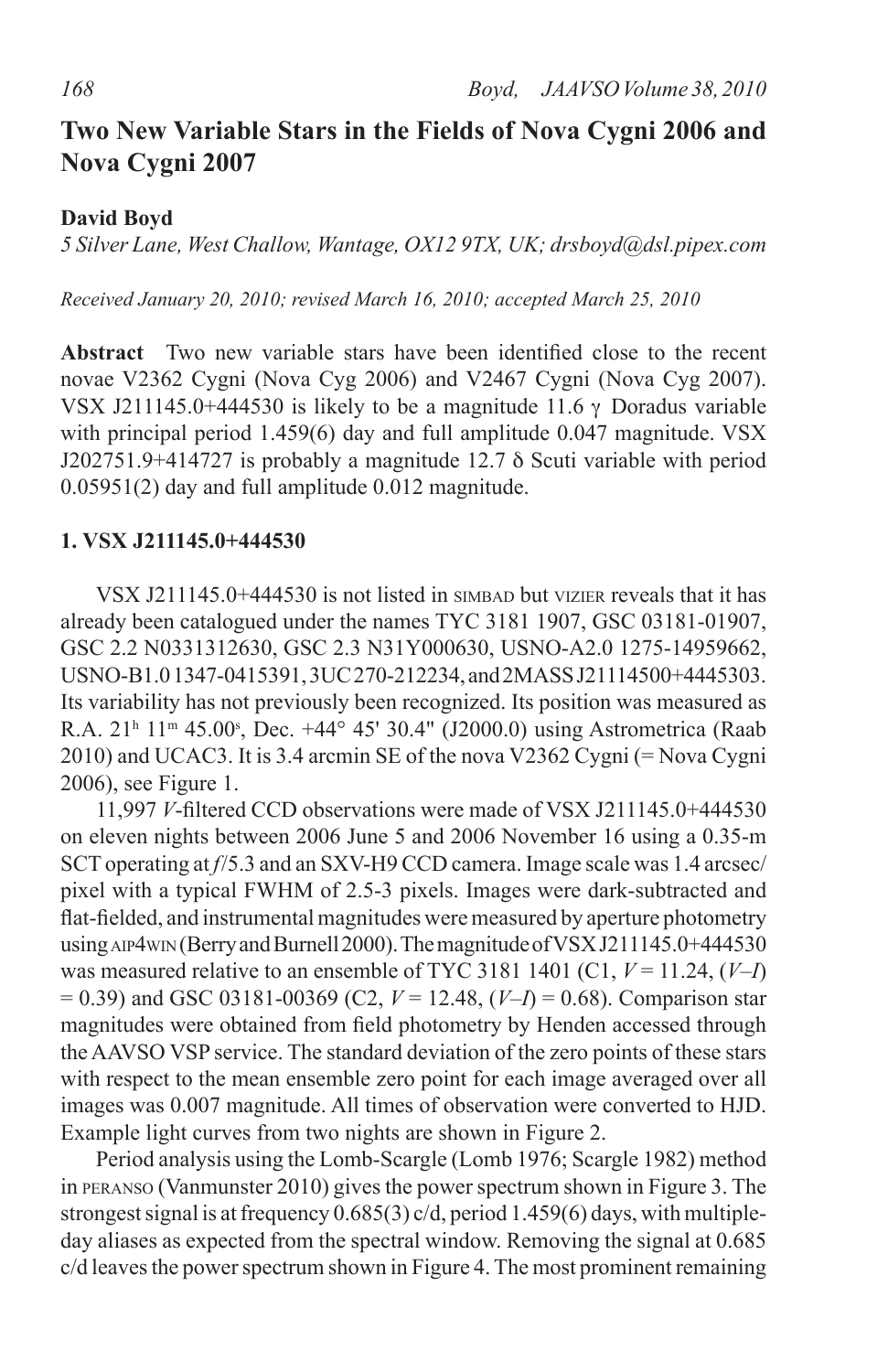signals in order of decreasing strength are at 0.212 c/d, 0.789 c/d, 0.143 c/d, and 0.710 c/d plus aliases of these. Removing either of the signals at 0.212 c/d or 0.789 c/d also removes the other signals plus their aliases leaving only signals a factor of four lower in power. Figure 5 shows the phase diagram of the data for a period of 1.459 days. The full amplitude of variation is 0.047 magnitude.

This variable could potentially be interpreted either as an eclipsing binary system or a pulsating variable. If it is the former, we would expect a significant signal at twice the above period, namely 2.92(1) days, but the nearest prominent signal is at 3.10(2) days. Folding the light curve on the expected binary period gives the phase diagram in Figure 6. This has too many gaps to be able to discriminate between the two interpretations. On balance, the absence of a clear signal at the expected binary period and the presence of multiple periods in the spectrum favor interpreting it as a pulsating variable.

We measured the (*V–I*) color of the variable as 0.49 magnitude. Other published colors of the star are Henden  $(B-V) = 0.36$ , TYC2  $(B-V) = 0.34$ , TASS (*V–I*) = 0.47, 2MASS (*J–H*) = 0.064, and (*H–K*) = 0.059. These suggest an early F spectral type assuming the star is unreddened. To give the observed apparent *V-* magnitude, a main sequence star with this spectral type would lie at a distance of  $~600$  parsecs. As the star is only 2.4 $\degree$  from the galactic plane, it will inevitably have suffered some degree of reddening. Galactic dust reddening and extinction data from Schlegel *et al.* (1998) give a cumulative reddening in this direction of  $\sim 0.7$  magnitude. More helpful are measurements of the open cluster NGC 7039, which is less than a degree from the variable on the sky and has reddening of 0.13 magnitude and a distance of 951 parsecs (WEBDA 1). The relative distances of the cluster and variable suggest a reddening of  $~0.08$ magnitude for the variable, which makes its intrinsic color  $(B-V)_{o} \sim 0.28$ . This places the star at the lower end of the instability strip in the region occupied by the γ Doradus stars and close to the red edge of the distribution of δ Scuti stars (Henry *et al.* 2007). The observed period of 1.459 days is too long for a δ Scuti star but is consistent with γ Doradus (Percy 2007) so, subject to spectroscopic confirmation, we consider it likely that VSX J211145.0+444530 is a new γ Doradus variable.

### **2. VSX J202751.9+414727**

VSX J202751.9+414727 is also not listed in star but has been catalogued asGSC03160-01853,GSC2.2N0331103671,GSC2.3N30Z000671,USNO-A2.0 1275-13940451, USNO-B1.0 1317- 0417130, UC3 264-197075, and 2MASS J20275193+4147278. It has not previously been recognized as variable. Its position was measured as R.A. 20<sup>h</sup> 27<sup>m</sup> 51.94<sup>s</sup>, Dec. +41° 47' 27.8" (J2000.0). It is 4.0 arcmin SW of the nova V2467 Cygni (= Nova Cygni 2007), see Figure 7.

3,185*V*-filteredCCDobservations ofVSXJ202751.9+414727weremade on ten nights between 2007 August 26 and 2007 November 12 using a 0.35-m SCT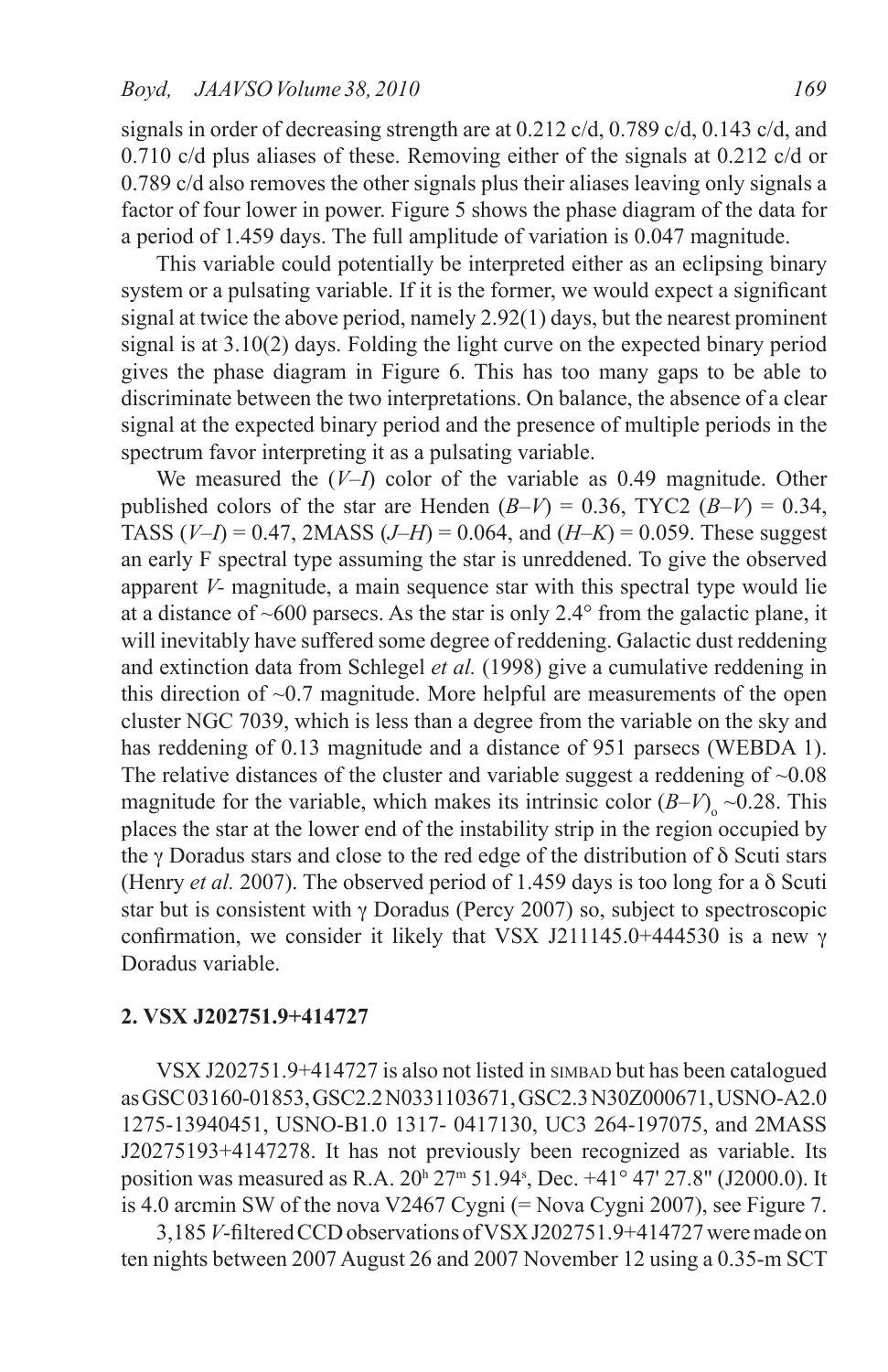operating at *f*/5.3 and an SXV-H9 CCD camera. Image scale was 1.4 arcsec/pixel with a typical FWHM of 2.5-3 pixels. Images were dark- subtracted and flatfielded, and instrumental magnitudes were measured by aperture photometry using aip4win (Berry and Burnell 2000). The magnitude of VSX J202751.9+414727 wasmeasured relative to an ensemble of GSC03160-01807 (C1,*V*= 13.12,(*V–I*)  $= 0.60$ ), and GSC 03181-01708 (C2,  $V = 13.64$ ,  $(V-I) = 0.74$ ). Comparison star magnitudes were obtained from field photometry by Henden accessed through theAAVSO VSP service. The standard deviation of the zero points of these stars with respect to the mean ensemble zero point for each image averaged over all images was 0.005 magnitude. All times of observation were converted to HJD. Example light curves from two nights are shown in Figure 8.

Period analysis using the Lomb-Scargle method in peranso gives the power spectrum in Figure 9. There is a strong signal at frequency 16.803(4) c/d, period  $0.05951(2)$  day, with the expected multiple-day alias signals. Removing the signal at 16.803c/d leaves the signals shown in Figure 10. The remaining signals are all relatively weak with the strongest being at 6.556 c/d, 0.695 c/d, 24.42 c/d, and 20.47 c/d plus aliases of these. Removing each of these in turn does not diminish the others.

Figure 11 shows the phase diagram of the data for a period of 0.05951 day. The full amplitude of variation is 0.012 magnitude.

We measured the (*V–I*) color of the variable as 0.43 magnitude. Other published colors of this star are Henden  $(B-V) = 0.37$ , TASS  $(V-I) = 0.37$ , 2MASS  $(J-H) = 0.104$ , and  $(H-K) = 0.040$ . These suggest an early F spectral type for this variable also, again assuming no reddening. To give the observed *V*-magnitude, a main sequence star with this spectral type would lie at a distance of  $\sim$ 1000 parsecs. Since the star is only 1.8° from the galactic plane, it will also have experienced reddening. Galactic dust reddening and extinction data from Schlegel *et al.* (1998) give a cumulative reddening in this direction of > 5 magnitudes. We get more useful information from the open cluster Collinder 421, which is less than a degree from the variable on the sky and coincidentally has very similar measured parameters to NGC 7039 with reddening of 0.10 and a distance of 950 parsecs (WEBDA 2). The relative distances of the cluster and variable suggest a reddening of  $\sim$  0.11 magnitude for the variable, which makes its intrinsic color  $(B-V)_{0} \sim 0.26$ . This places the star among the  $\delta$  Scuti variables at the lower end of the instability strip (Breger and Montgomery 2000). The observed period of 0.06 day, itssmall amplitude, and the sinusoidal nature of the light curve are all consistent with the interpretation of VSX J202751.9+414727 as a new δ Scuti variable.

#### **3. Acknowledgements**

We acknowledge with thanks use of the SIMBAD and VIZIER services operated by CDS Strasbourg and the VSP service provided by theAAVSO. We also thank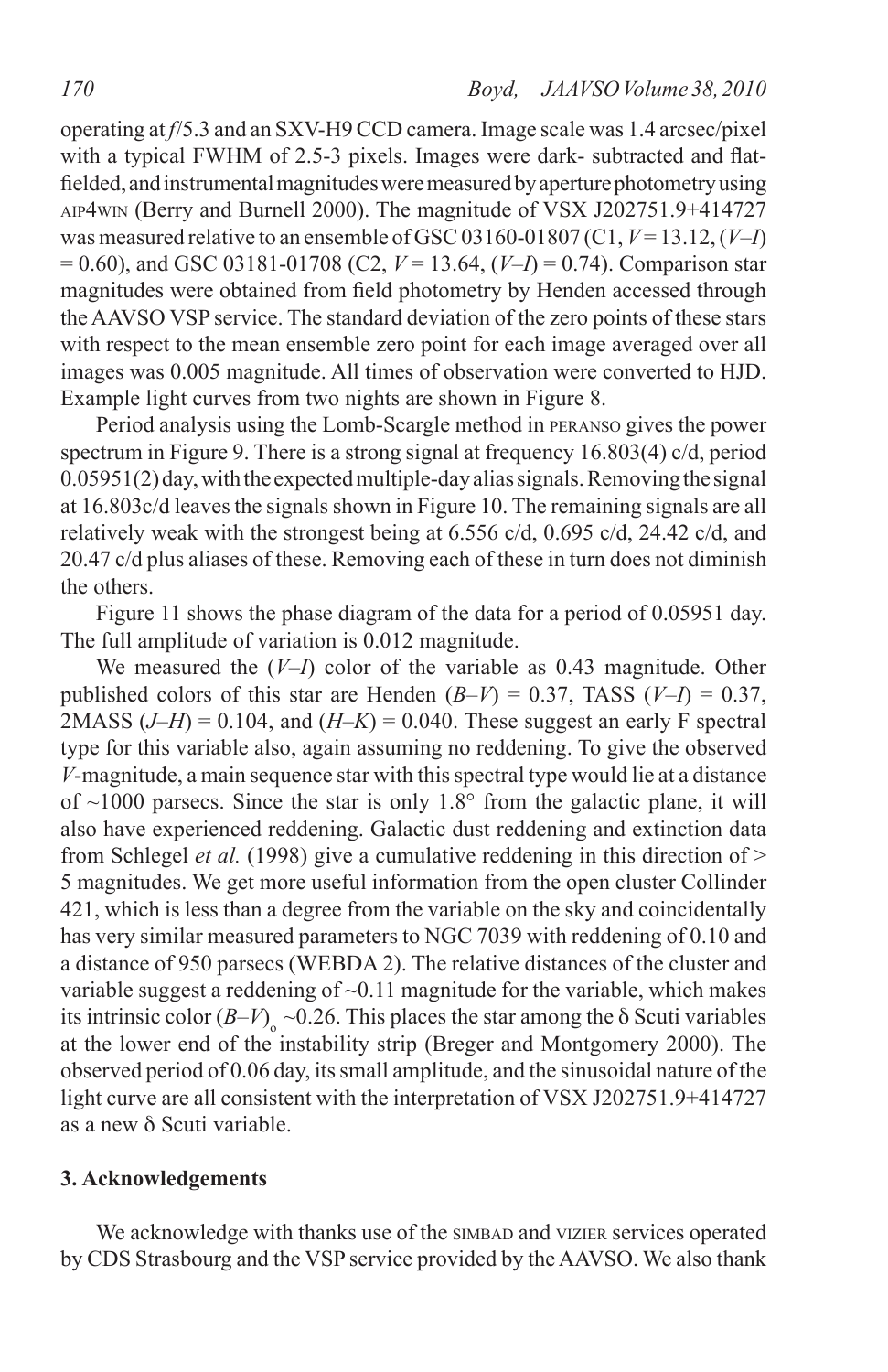the anonymous referee for helpful comments. This research has made use of NASA's Astrophysics Data System Service.

## **References**

- Berry, R., and Burnell, J. 2000, *Handbook of Astronomical Image Processing*, Willmann-Bell, Richmond, VA.
- Breger, M., and Mongomery, M., eds. 2000, *Delta Scuti and Related Stars, Reference Handbook and Proceedings of the 6th Vienna Workshop in Astrophysics, held in Vienna, Austria, 4–7 August, 1999*. ASP Conf. Ser., **210**, Astron. Soc. Pacific, San Francisco.
- Henry, G. W., Fekel, F. C., and Henry, S. M. 2007, *Astron. J.*, **133**, 1421.
- Lomb, N. R. 1976, *Astrophys. Space Sci.*, **39**, 447.
- Percy, J. R. 2007, *Understanding Variable Stars*, Cambridge Univ. P., Cambridge.
- Raab, H. 2010, Astrometrica, http://www.astrometrica.at
- Scargle, J. D. 1982, *Astrophys. J.*, **263**, 835.
- Schlegel, D. J., Finkbeiner, D. P., and Davis, M. 1998, *Astrophys. J.*, **500**, 525, http://irsa.ipac.caltech.edu/applications/DUST/
- Vanmunster, T. 2010, peranso, period analysis software, http://www.peranso. com
- WEBDA 1, http://www.univie.ac.at/webda/cgi-bin/ocl\_page.cgi?cluster=ngc +7039
- WEBDA 2, http://www.univie.ac.at/webda/cgi-bin/ocl page. cgi?dirname=cr421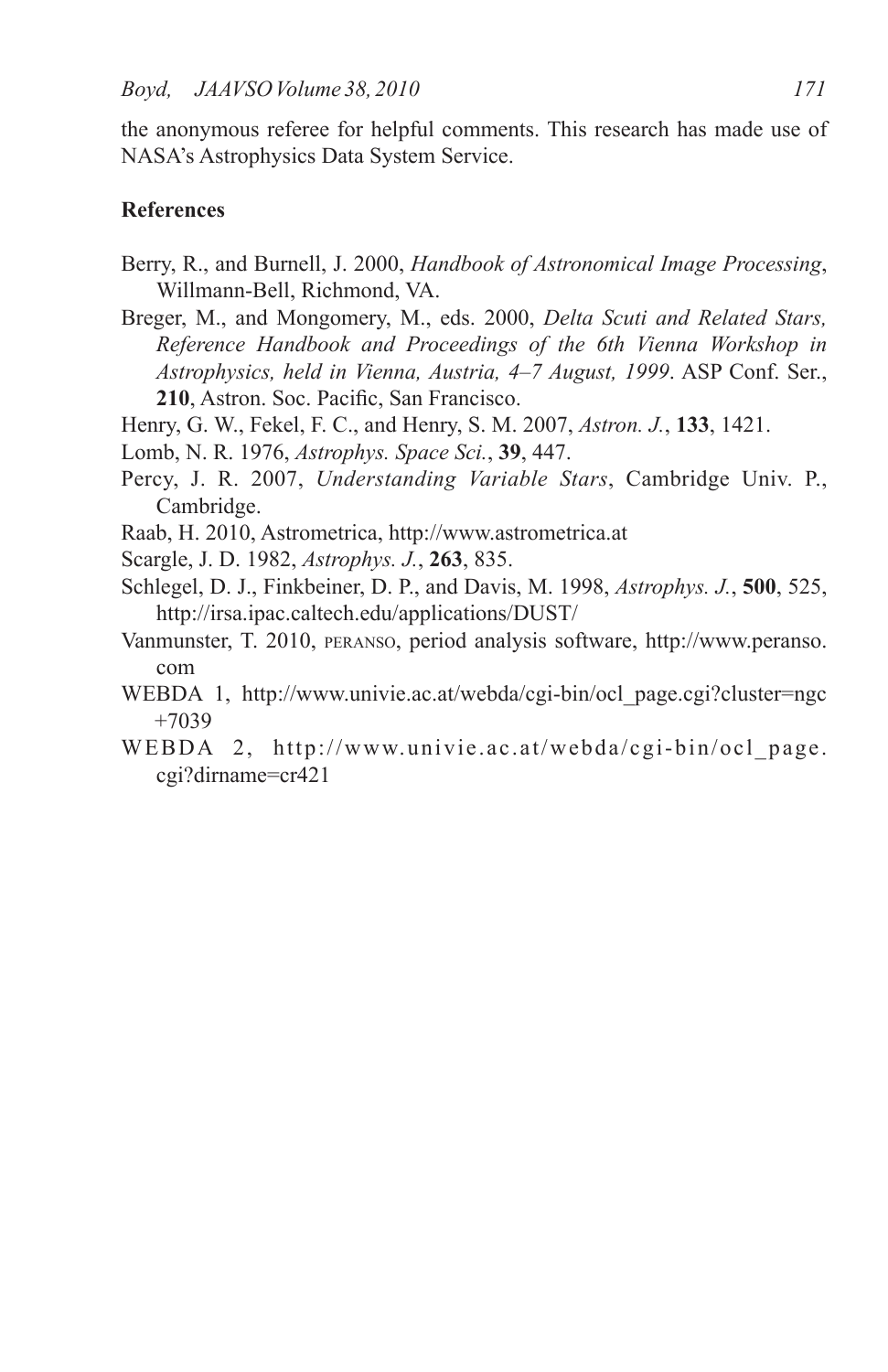

Figure 1. Location of the variable VSX J211145.0+444530 and comparison stars C1 and C2 ( $6' \times 6'$ ).



Figure 2. Example light curves of VSX J211145.0+444530 from 2006 November 1 and November 2.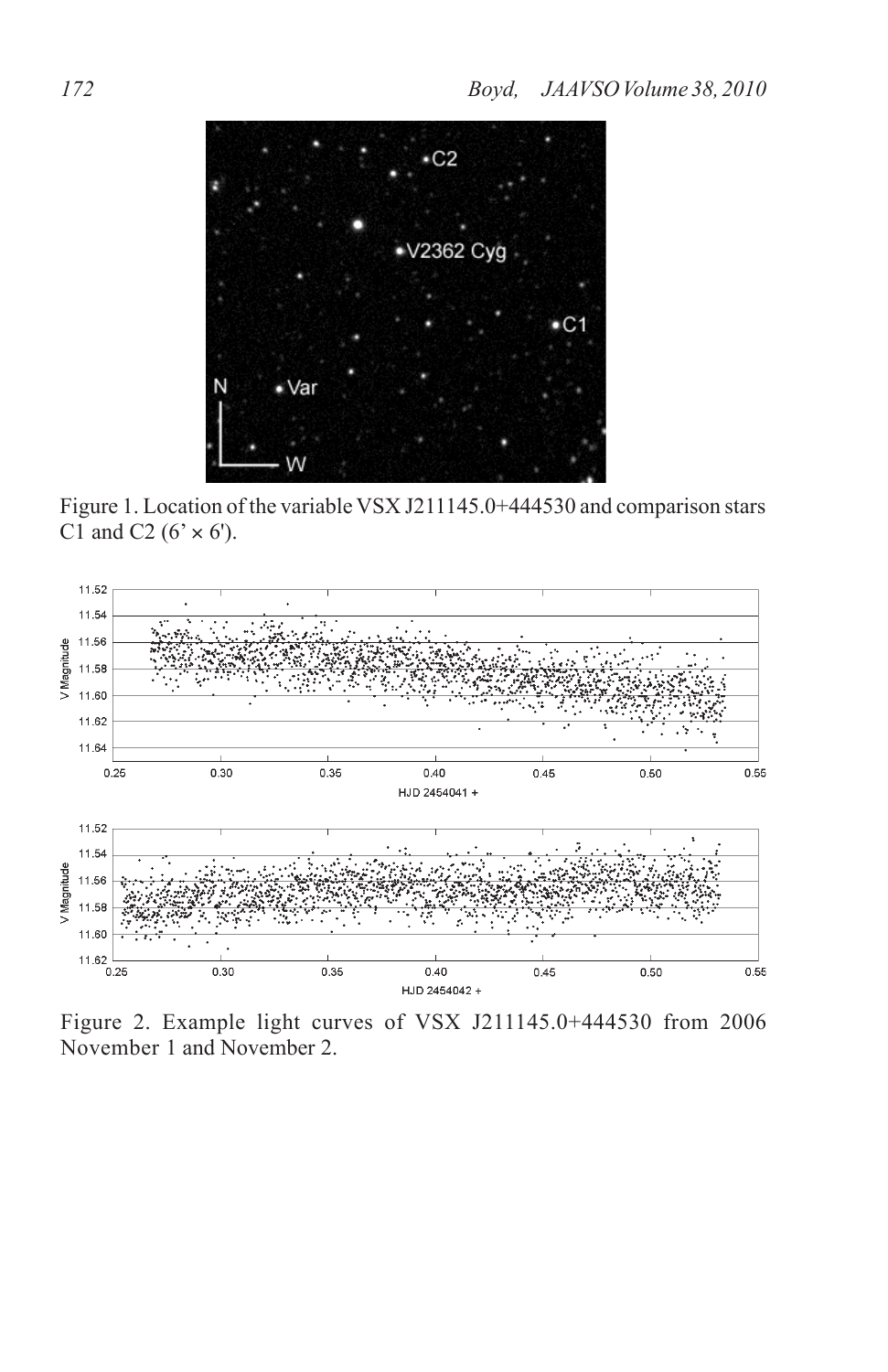

Figure 3. Power spectrum of VSX J211145.0+444530 also showing the spectral window.



Figure 4. Power spectrum after removal of the signal at 0.685c/d.



Figure 5. Phase diagram of VSX J211145.0+444530 for a period of 1.459 days.



Figure 6. Phase diagram of VSX J211145.0+444530 for a period of 2.918 days.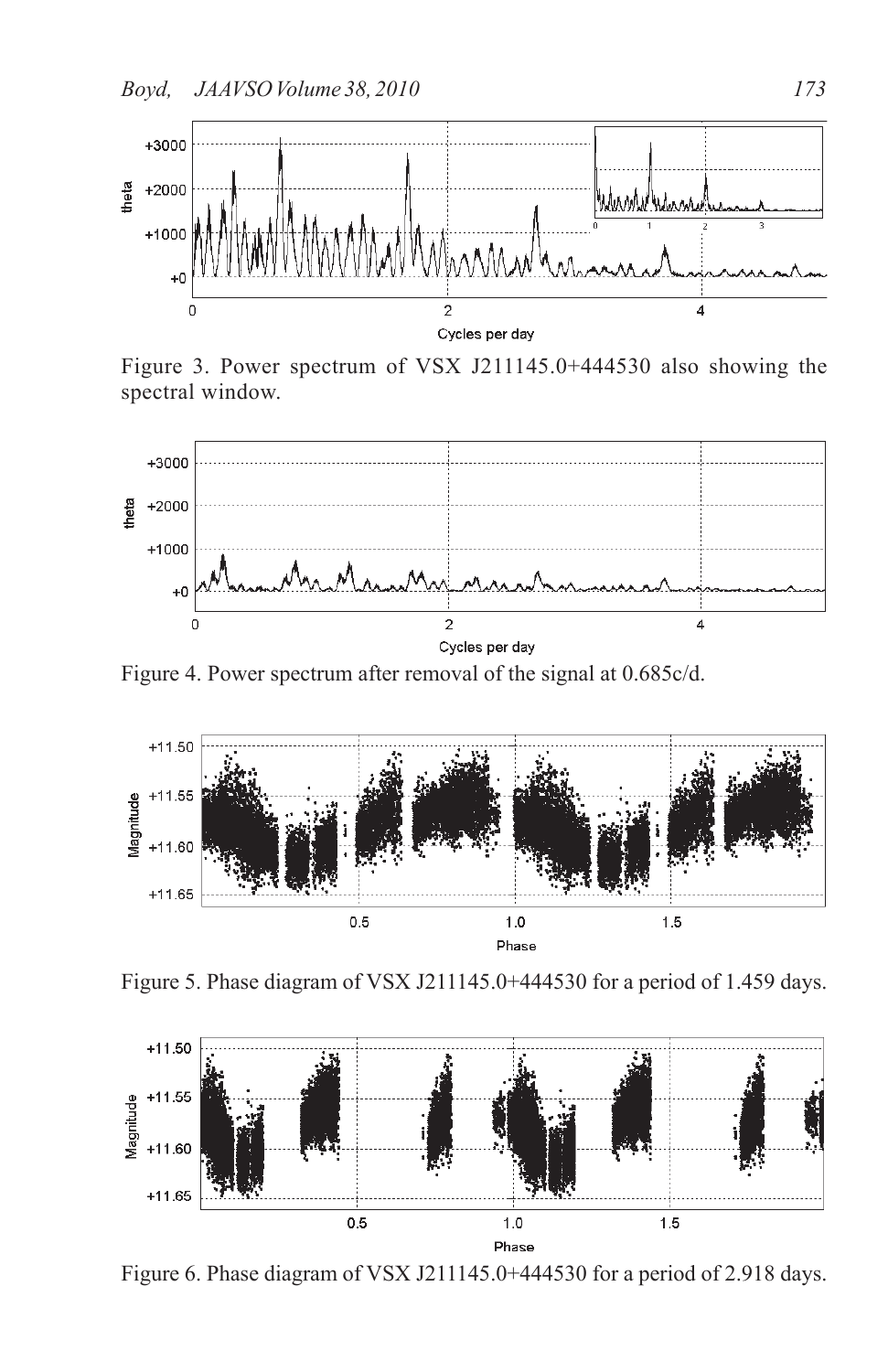

Figure 7. Location of the variable VSX J202751.9+414727 and comparisons stars C1 and C2 ( $7' \times 6'$ ).



Figure 8. Example light curves of VSX J202751.9+414727 from 2007 October 19 and October 30.